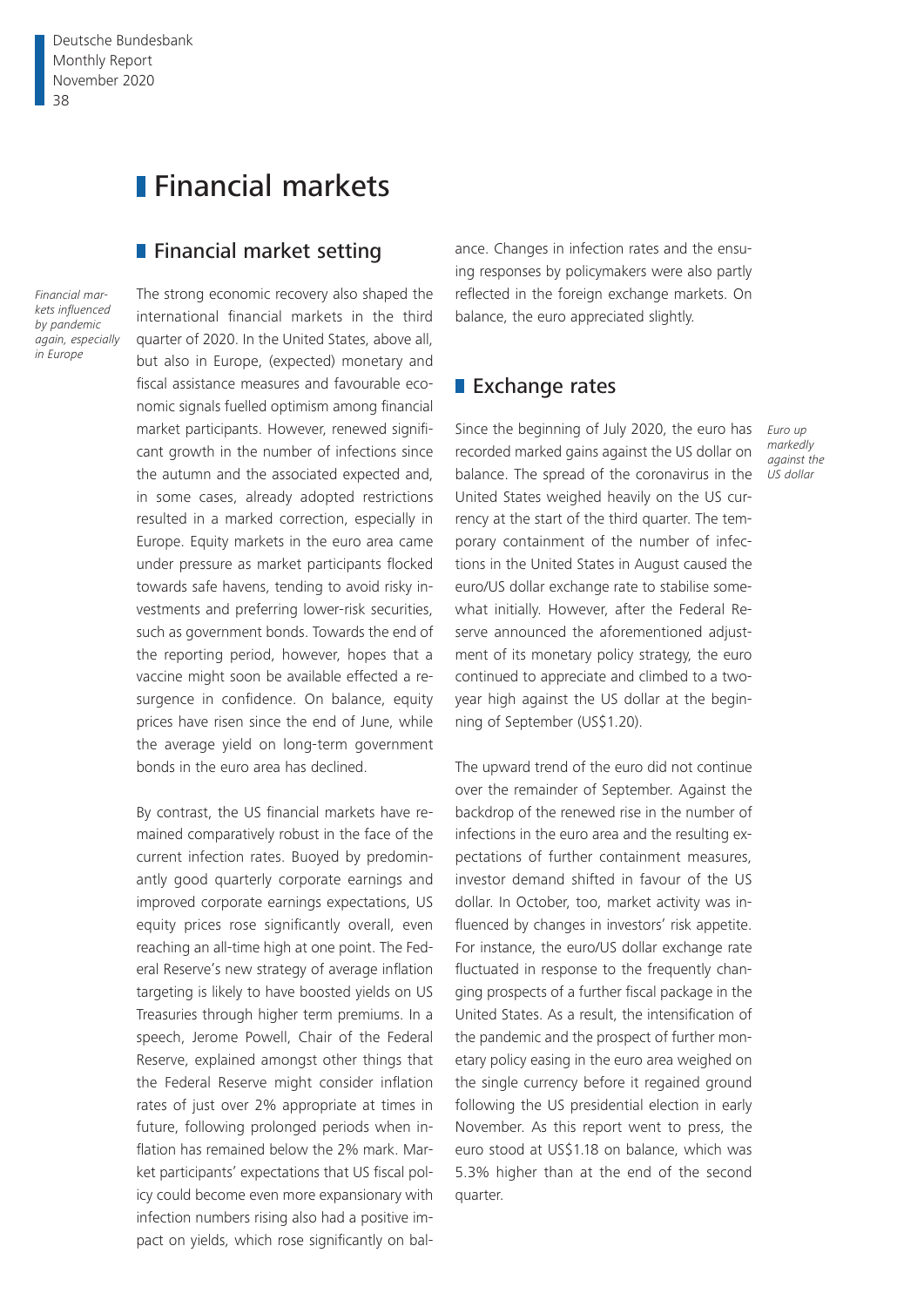*Euro also appreciates against the yen, …*

The euro also recorded gains against the yen. This continued until the end of August in view of a temporary decline in risk aversion. The single currency was only burdened temporarily by weak economic figures from the euro area and by Prime Minister Shinzo Abe's announcement of his resignation due to health reasons. Uncertainty about whether his successor would provide political support for continued monetary policy easing strengthened the yen. Over the course of September, sentiment turned increasingly in the Japanese currency's favour, which is tending to benefit from net capital inflows in the wake of increased risk aversion. For example, the course of the pandemic and the dispute regarding further US fiscal stimulus measures dampened risk appetite in the foreign exchange market and, as a result, repeatedly caused co-movement of the yen and the US dollar against the euro. As this report went to press, however, the announcement of progress in the development of a vaccine weighed on the Japanese currency. The euro stood at around 124 yen at the end of the reporting period, meaning that the currency has gained 3.0% since the end of June 2020.

*… but records exchange rate losses against the pound sterling*

The exchange rate developments of the euro against the pound sterling during the reporting period were driven by market participants' shifting assessments of whether a trade agreement would be reached between the United Kingdom and the European Union. For instance, the euro appreciated markedly following Prime Minister Boris Johnson's announcement that he would proceed with the controversial Internal Market Bill despite protests from Brussels. The Bill stipulates that the United Kingdom may unilaterally renege on commitments previously made in the EU Withdrawal Agreement, and this  $-$  in the eyes of market participants – called into question the success of the negotiations with the EU. Subsequently, however, the impression that a trade agreement could be reached by the end of the year was increasingly strengthened. A growing interest rate differential between British and German long-term government bonds also



on 4 January 1999. **2** As calculated by the ECB against the currencies of 19 countries. An increase indicates an appreciation of the euro. Deutsche Bundesbank

favoured the pound, and the euro relinquished its gains in the autumn months. At the end of the reporting period, the euro was trading at £0.90 – 1.6% lower than in mid-2020.

On a weighted average against the currencies of 19 major trading partners, the euro appreciated by 0.7% on balance. Furthermore, outside this group, the euro appreciated against the currencies of some emerging market economies hard hit by the pandemic, such as the rouble (+14.6%), the Brazilian real (+4.1%) and the Indian rupee (+4.1%). The euro also recorded marked gains against the Turkish lira once again (+18.8%). The Turkish lira continued

*Euro appreciates in effective terms*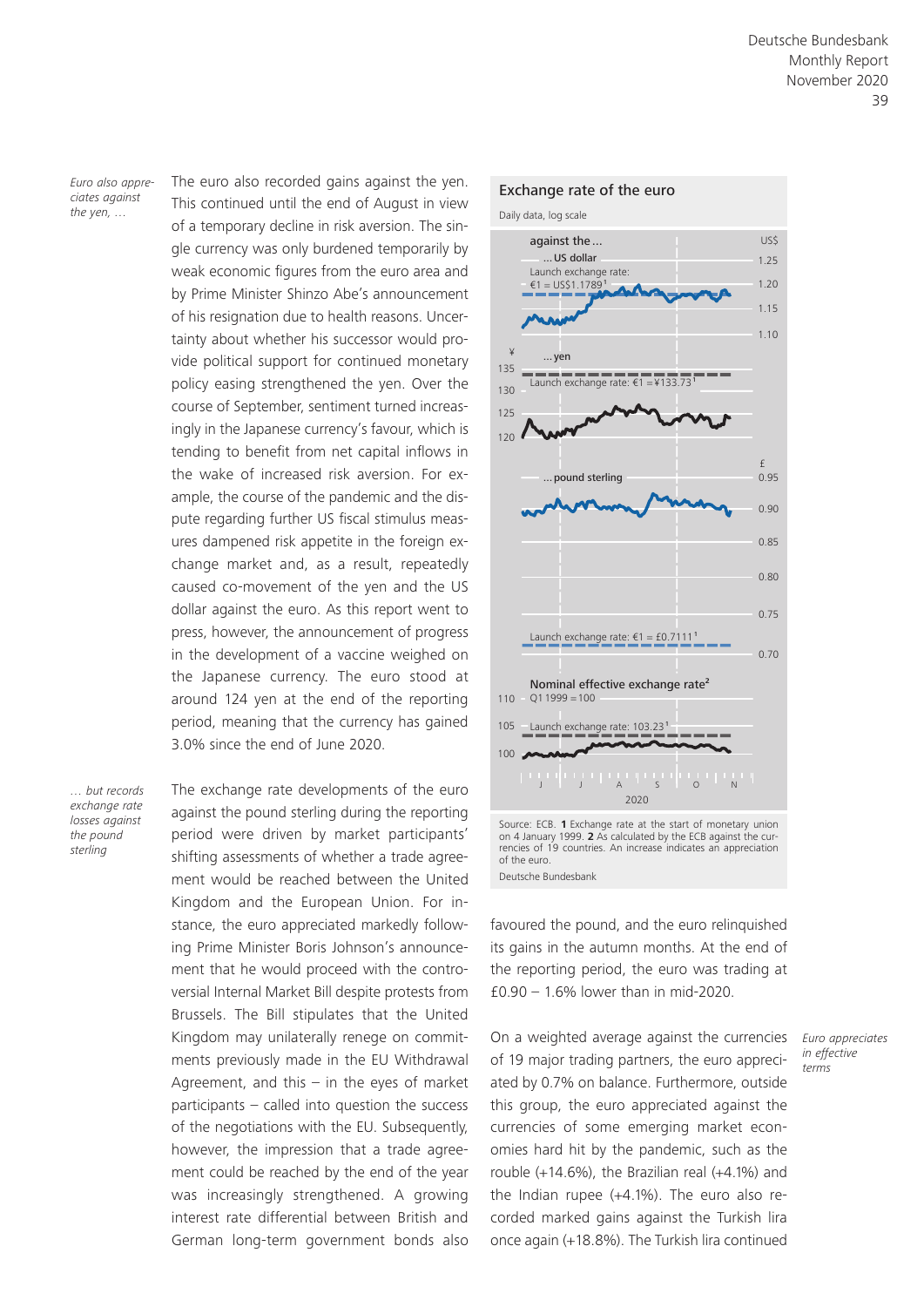

its downward trend against the euro in an environment of high inflation rates, persistent current account deficits, dwindling foreign reserve assets and increasing political strains. Monetary policy tightening measures taken in September failed to halt the exchange rate losses, and new diplomatic tensions with France and the United States caused the Turkish currency to reach an all-time low against the euro at the beginning of November. The lira was only recently able to recoup some of the losses it had previously sustained.

# Securities markets and portfolio investment

### Bond market

*Ten-year US Treasury yields up*

Government bond yields in the major currency areas showed mixed developments during the period under review. In the United States, yields on ten-year US Treasuries rose by 22 basis

points to 0.9% from the end of June 2020. A contributing factor was the prospect that a further, comprehensive economic stimulus package could be adopted in the United States in response to the coronavirus crisis. Furthermore, according to some market observers, the increase in yields was supported by the Federal Reserve's new monetary policy strategy that was announced in August. Long-term inflation expectations, which form part of the nominal yields, rose markedly on balance. Given the largely unchanged expectation of a low policy rate over the longer term, yield movements of ten-year government bonds in the United States were dominated by higher term premiums.

Yields have fluctuated significantly in the euro area since the end of June. On balance, yields on ten-year Federal bonds fell by 9 basis points to -0.5%. Following a calm summer, increasing infection rates constituted a driving force in October, making the economic outlook more uncertain overall. This brought the role of Federal securities as a safe haven into focus, which is usually associated with falling interest rates. Moreover, market participants expected that the Eurosystem might potentially recalibrate its monetary policy stance in the face of increasing risks, which also contributed to a decline in yields. However, a countermovement set in most recently following positive news about an effective vaccine.

The yield curve derived from yields on Federal securities shifted downwards slightly under the impact of the aforementioned influences. As this report went to press, the interest rate was below the deposit facility rate of -0.5% up to a maturity of 10 years. All outstanding Federal securities recorded negative yields. Despite steepening slightly, the slope of the yield curve between ten-year and two-year maturities remained at a low level. The interest rate fluctuations in the ten-year maturity segment were mainly driven by a lower term premium. The expected short-term interest rates on Federal securities fluctuated to a lesser extent. These

*Falling yields in euro area bond markets*

*Downward shift in the yield curve*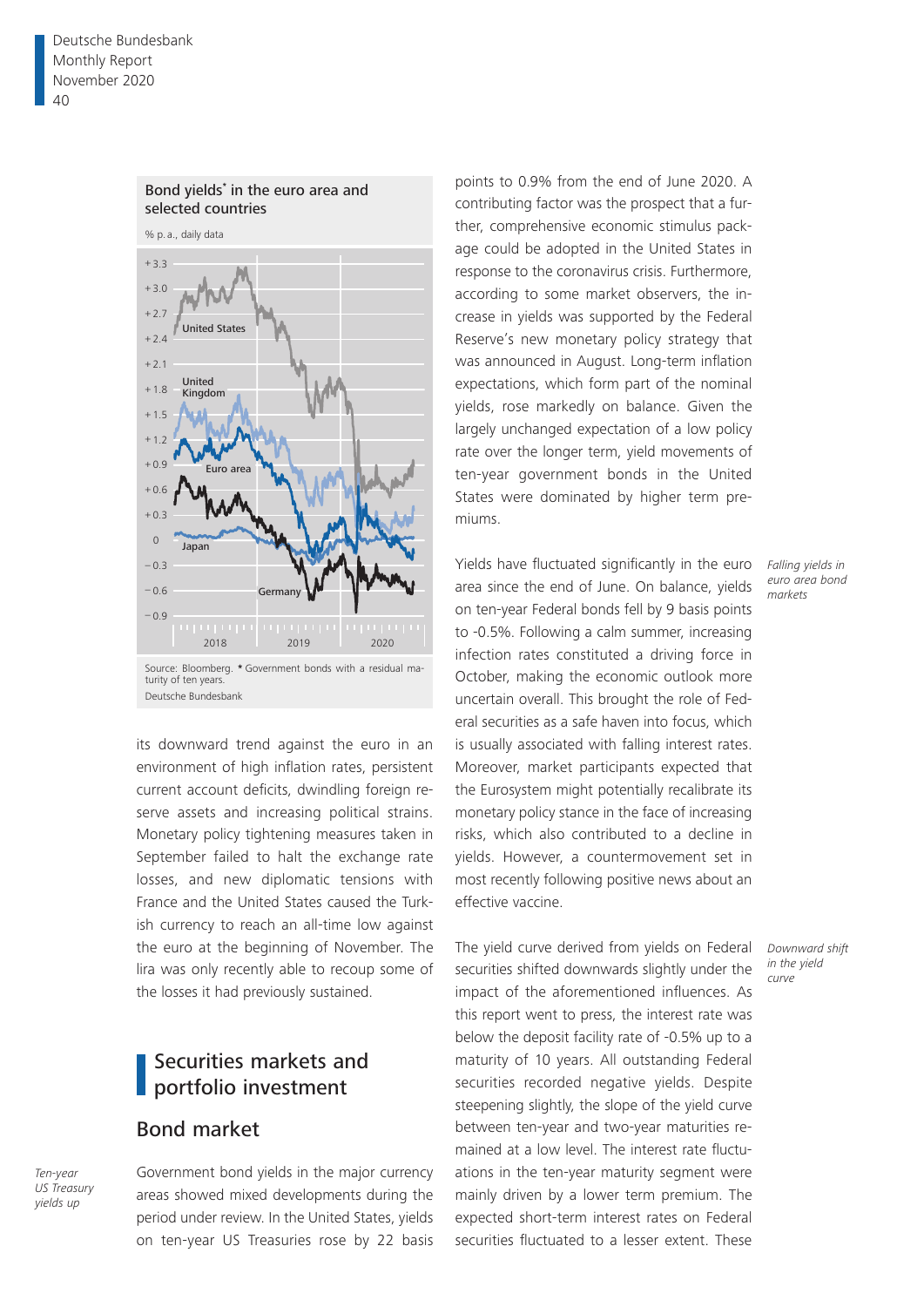rates reflect not only monetary policy expectations but also scarcity premiums – measured by the yield spread between Federal securities and EONIA swap rates with the same maturity – as well as liquidity premiums.

*Narrowing of yield spreads in the euro area*

Yield spreads between ten-year Federal bonds and government bonds with the same maturity issued by other euro area countries (GDPweighted average excluding Germany) fell by 21 basis points to 54 basis points in the reporting period and were therefore close to their historical low. The spread tightening was supported by the decision to launch an EU recovery fund as well as the Eurosystem's asset purchases. The surge in infection rates at the end of the reporting period affected yield spreads only slightly. Furthermore, indicators of market functionality, such as order book illiquidity (see the upper chart on p. 42), did not indicate tension in the government bond markets.

*Mixed yields in the UK and Japan*

Since the end of June, yields on ten-year government bonds in the United Kingdom have shown an upward trend on balance (0.4%, +18 basis points), albeit with quite considerable fluctuations. Alongside uncertainty surrounding the pandemic, these fluctuations also reflected uncertainty about the form of the United Kingdom's future trade relations with the EU once the transitional arrangement expires at the end of the year. In Japan, yields on ten-year government bonds remained within a narrow corridor around the 0.0% mark and thus within what market participants believe to be the Bank of Japan's target range for interest rates. Changing assessments of the political and economic environment made no discernible impression on Japanese yields.

*Forward inflation rates unchanged in the euro area and significantly increased in the US*

Five-year forward inflation rates five years ahead derived from inflation swaps remained virtually unchanged at 1.2% (+5 basis points). They were thus well above the 0.72% mark recorded in March. As a consequence of the first wave of infections, liquidity had deteriorated significantly in some cases at that point in time – even in markets that are otherwise very broad



**<sup>\*</sup>** Interest rates for (hypothetical) zero coupon bonds (Svensson method), based on listed Federal securities. **1** In place since 18 September 2019

Deutsche Bundesbank

#### Spreads of ten-year government bonds over Federal bonds

Basis points, daily data



and deep  $-$  which partly contributed to the trough. The inflation expectations for the euro area six to ten years ahead, as calculated by Consensus Economics on the basis of surveys, dipped slightly to 1.8%. Inflation risk and liquidity premiums appeared to be largely responsible for the disparity between market and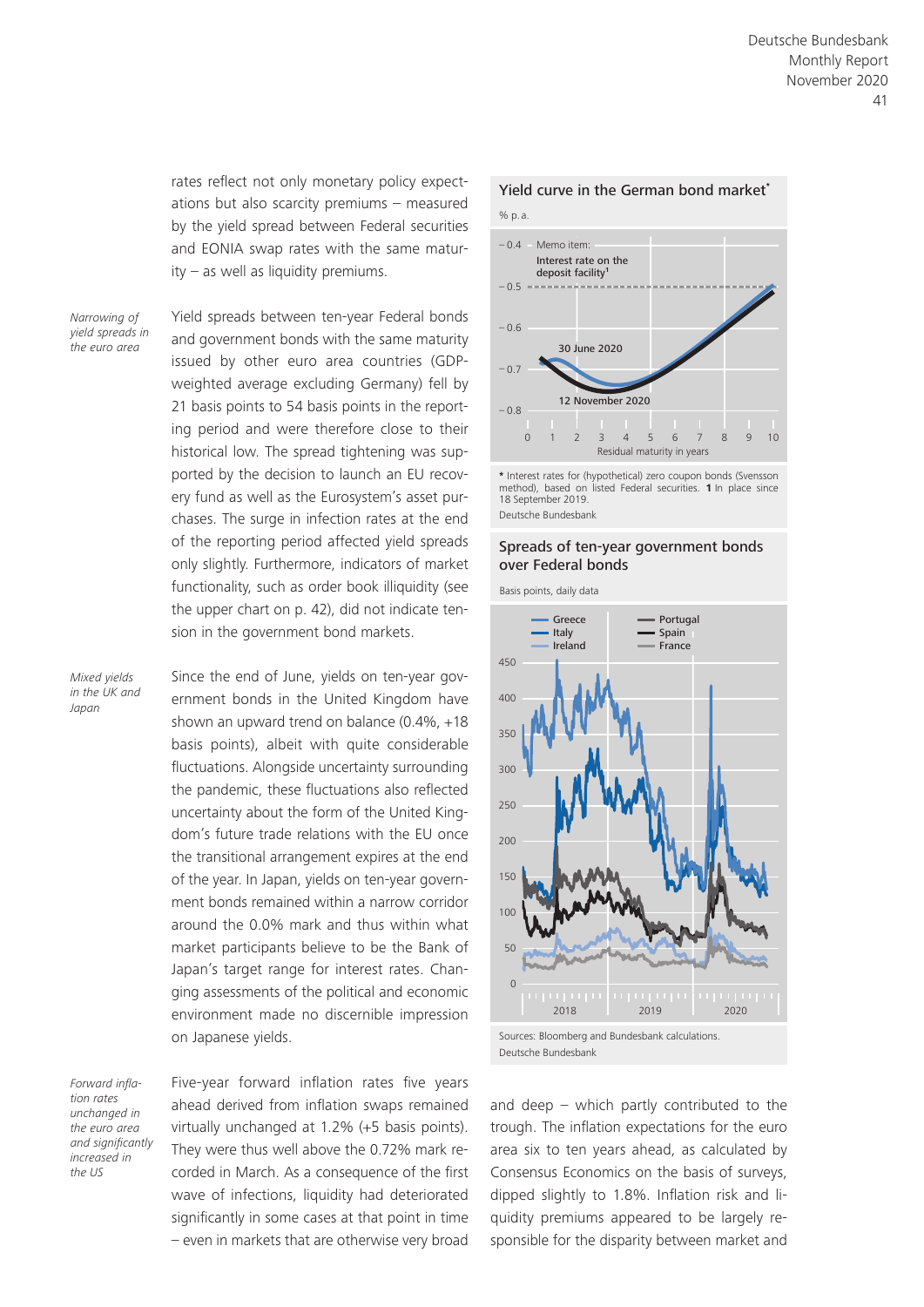#### Order book illiquidity**\***



Sources: MTS and Bundesbank calculations. **\*** Quotient of the width (average bid-ask spread of the three closest buy and sell orders in the order book) and the depth of the order book liquidity (sum of the volumes offered at these three bid and ask prices in the order book) scaled by a factor of 109 . The four largest euro area countries (DE, FR, ES, IT, GDP-weighted) were considered.

Deutsche Bundesbank

#### Forward inflation rates<sup>\*</sup> and expectations in the euro area and the United States

Weekly averages



Sources: Bloomberg, Thomson Reuters, Consensus Economics and Bundesbank calculations. **\*** Derived from the fixed cash flow arising from inflation swaps which is swapped for the actual annual inflation rates (HICP excluding tobacco for the euro area and CPI Urban Consumers for the United States) realised over the next five or ten years. Deutsche Bundesbank

survey-based expectations. In the United States, five-year market-based forward inflation rates in five years rose by 32 basis points to 2.1%. Contributing factors included the anticipated fiscal package and the change in monetary policy strategy.

Yields on European corporate bonds continued to decline in the period under review, following the surge in March resulting from the pandemic. Bonds issued by BBB-rated financial corporations with a residual maturity of between seven and ten years were yielding 1.1% as this report went to press, 67 basis points lower than at the end of June. Yields on non-financial corporate bonds of equivalent maturity fell by 56 basis points to 0.6%. A look at countryspecific corporate bond yields reveals that yields in the euro area mainly declined to an equal extent. Yields on high-yield bonds issued by enterprises with poorer credit ratings have fallen by 106 basis points to 3.6% since the end of June, and therefore to a greater extent than in the BBB segment. Monetary and fiscal policy support measures undoubtedly made a key contribution to declining corporate bond yields, as – alongside the fall in risk-free interest rates – the decline in yields reflected that investors required less compensation for default risks in the bond market, despite the recent renewed increase in infection rates. This was also demonstrated by lower CDS premiums. Moreover, there were indications of improved liquidity in the market for corporate bonds.<sup>1</sup>

The substantial economic risks resulting from the pandemic and the heightened uncertainty in the stock market had no visible impact on spreads. However, with risk-free interest rates down, BBB-rated corporate bond spreads over Bunds narrowed by less than the drop in corporate bond yields. At the end of the period under observation, spreads on BBB-rated corporate bonds consequently remained below their respective five-year means, which points

1 This is indicated by lower bid-ask spreads for BBB-rated corporate bonds in the reporting period.

*Yields on European corporate bonds in continued decline*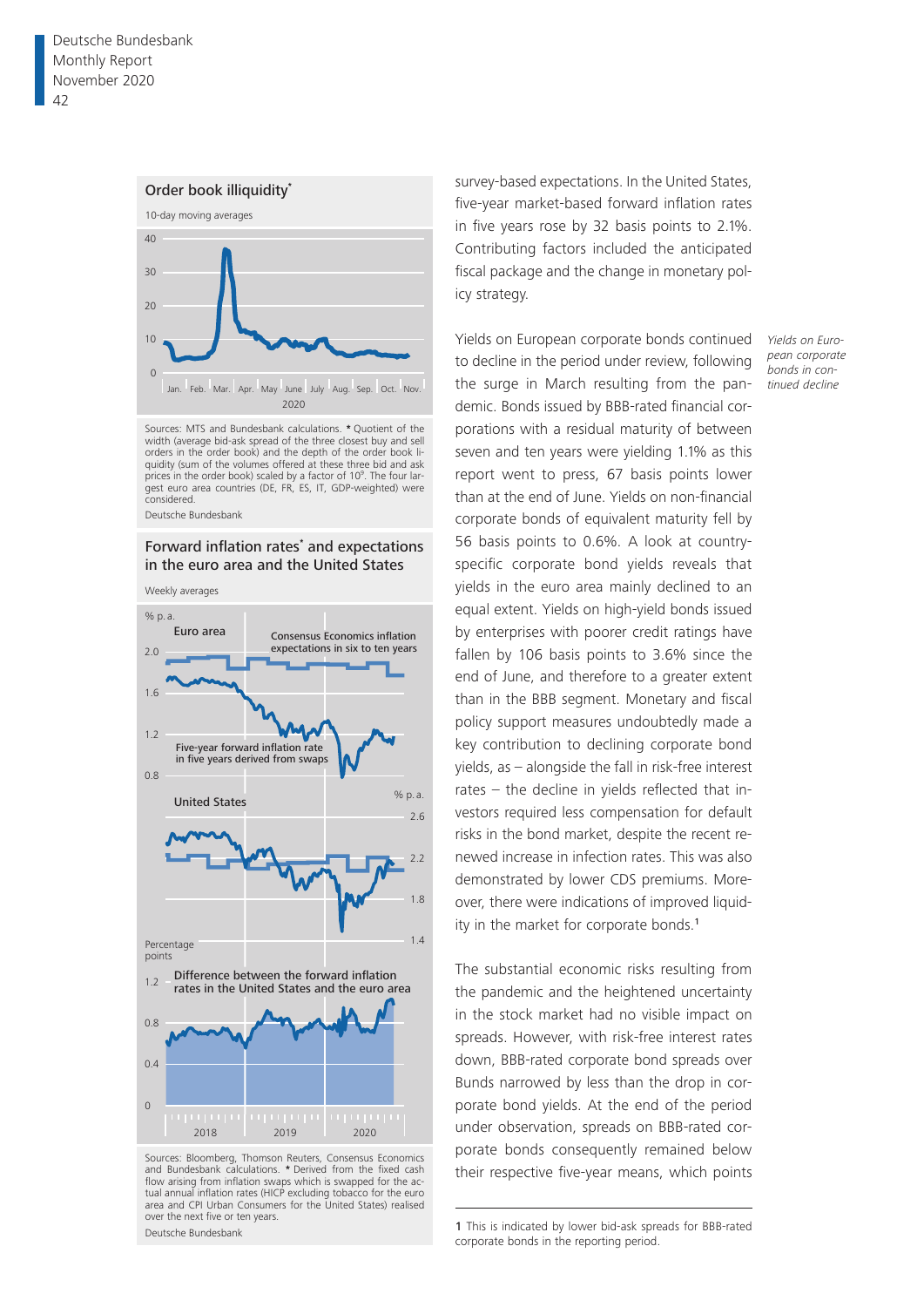to a relatively high valuation. Comparing corporate bonds' performance with developments in a model-theoretical replicating portfolio composed of shares in enterprises and risk-free bonds (Merton model) provides further evidence of the relative valuation level of corporate bonds.<sup>2</sup> Such a comparison also suggests that corporate bonds are relatively highly valued.

*Net issuance in the bond market remains high*

Issuance in the German bond market remained very high in the third quarter of 2020. Gross issuance totalled €499 billion, only slightly lower than the figure for the previous quarter, in which the issue volume was also very strong (€518½ billion), but well above the figure for the same quarter a year earlier (€356 billion). After deducting redemptions and taking into account changes in issuers' holdings of their own bonds, net bond issuance was €176 billion. By contrast, the volume of foreign paper in circulation in Germany fell by €2 billion. The total volume in the German bond market therefore rose by €174 billion in the period under review.

*Rise in public sector capital market debt*

The public sector issued bonds amounting to €104½ billion net in the third quarter, compared with €16 billion in the same quarter of the previous year. The significantly higher net issuance served not only to cover higher ongoing financing needs resulting from the COVID-19 pandemic – public sector agencies also considerably upped their cash holdings. Germany's central government, in particular, issued bonds of its own to the value of €96½ billion net in the quarter under review. These mainly consisted of Treasury discount paper, or Bubills (€46 billion). Looking at Federal bonds, the 7-year and 15-year maturity segments, which were newly introduced this year, were further expanded (€15 billion and €10 billion respectively). The government also issued fiveyear Federal notes (Bobls) to the tune of €8 billion and €7 billion worth of 30-year Bunds. State and local government issued bonds worth €8 billion net.



**<sup>\*</sup>** Compared with Federal securities with a residual maturity of seven to ten years. **1** Merrill Lynch index across all maturities. **2** In each case, iBoxx indices with a residual maturity of seven to ten years. Deutsche Bundesbank

In September, the Federal Government placed its first-ever green bond over €6½ billion (gross). Revenue from the issue will be used to finance "expenditure that is recognised as green" – irrespective of the basic principle of universality for public budgets.3 In November, a green five-year Federal note with a gross issuance volume of €5 billion followed. Further issues of green Federal securities in the 2-year and 30-year segments are planned. Each green Federal security has the same characteristics and maturity as an existing conventional bond, known as its twin, for which the green bonds can be exchanged at any time. This is intended to ensure high market liquidity and make it easy to compare green and conventional

*First green Bund issued*

<sup>2</sup> For more on the approach of comparing the performance of corporate bonds with a replicating portfolio composed of equities and risk-free bonds, see Deutsche Bundesbank (2017).

<sup>3</sup> "Expenditure recognised as green" means government expenditure that is defined as "green" under the Green Bond Framework. For more details, see Federal Ministry of Finance (2020).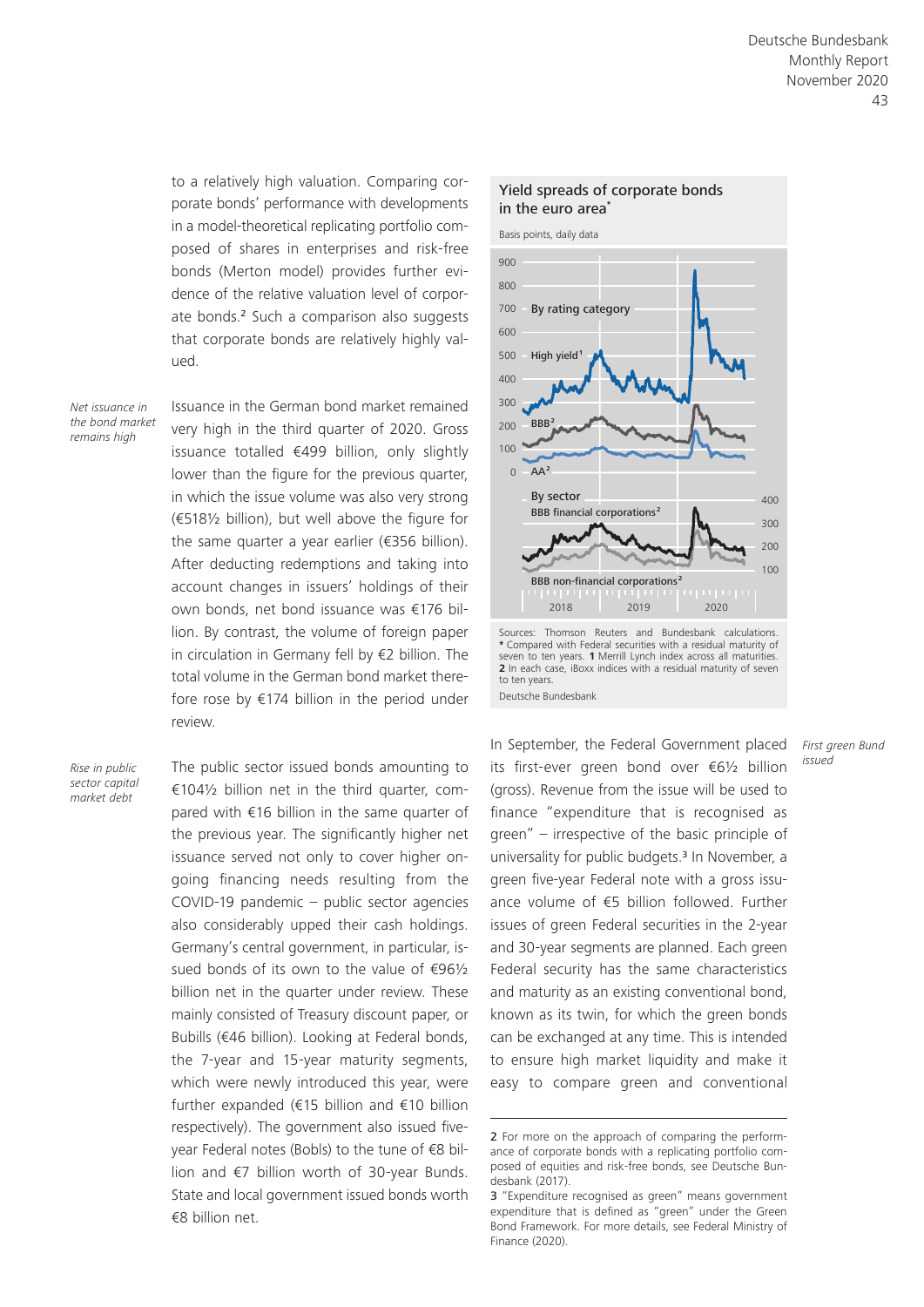#### Investment activity in the German securities markets

|  | $\epsilon$ billion |
|--|--------------------|
|  |                    |

|                                                                                                                                                                                     | 2019                                           | 2020                                           |                                                         |  |
|-------------------------------------------------------------------------------------------------------------------------------------------------------------------------------------|------------------------------------------------|------------------------------------------------|---------------------------------------------------------|--|
| Item                                                                                                                                                                                | Q <sub>3</sub>                                 | Q <sub>2</sub>                                 | Q <sub>3</sub>                                          |  |
| Debt securities<br><b>Residents</b><br>Credit institutions<br>of which:<br>Foreign debt securities<br>Deutsche Bundesbank<br>Other sectors<br>of which:<br>Domestic debt securities | 29.7<br>10.6<br>11.2<br>$-3.1$<br>22.3<br>20.3 | 117.7<br>24.5<br>8.5<br>78.6<br>14.6<br>$-1.2$ | 38.5<br>$-21.4$<br>$-18.9$<br>65.8<br>$-5.9$<br>$-22.4$ |  |
| Non-residents                                                                                                                                                                       | $-0.1$                                         | 66.2                                           | 135.6                                                   |  |
| <b>Shares</b><br>Residents<br>Credit institutions<br>of which:<br>Domestic shares<br>Non-banks<br>of which:<br>Domestic shares<br>Non-residents                                     | 70<br>$-3.4$<br>$-0.4$<br>10.3<br>$-0.5$<br>11 | 26.5<br>1.6<br>1.7<br>24.9<br>9.6<br>$-9.1$    | 61.0<br>1.9<br>0.2<br>59.1<br>40.4<br>$-14.8$           |  |
| Mutual fund shares<br>Investment in specialised funds<br>Investment in retail funds<br>of which:<br>Equity funds                                                                    | 20.7<br>4.3<br>$-0.8$                          | 1.2<br>7.5<br>4.8                              | 18.9<br>4.9<br>3.4                                      |  |
| Deutsche Bundesbank                                                                                                                                                                 |                                                |                                                |                                                         |  |

bonds. In the first few weeks, the green bonds traded at a yield which was a few basis points shy of their conventional counterparts' yield. Investors therefore accepted a yield discount for this financial market product.

*Net issuance by credit institutions*

Domestic credit institutions increased their capital market debt by €23 billion in the reporting quarter, up from €7½ billion in the second quarter. Specialised credit institutions, in particular, issued debt securities totalling €26½ billion on balance; a portion of the economic policy assistance measures for the German economy is distributed via these (promotional) institutions. Meanwhile, there were net redemptions of mortgage Pfandbriefe (€1½ billion) as well as other bank debt securities that can be structured flexibly and public Pfandbriefe (€1 billion each).

*Sharp rise in enterprises' capital market debt*

Domestic enterprises issued €48 billion net worth of debt securities in the third quarter following already strong net issuance of €38 billion in the previous quarter. This was attributable chiefly to other financial institutions, which mainly issued long-term securities. In the second and third quarters of the previous year, enterprises had raised a total of €20½ billion in the German capital market.

In the third quarter, foreign investors were the main buyers in the domestic bond market, adding paper worth a net €135½ billion to their portfolios, the majority of which was issued by the private sector. The Bundesbank acquired debt securities worth €66 billion net, chiefly under the Eurosystem's asset purchase programmes, with the vast majority of this paper constituting domestic bonds issued by the public sector. Domestic credit institutions and non-banks, meanwhile, sold bonds amounting to €21½ billion and €6 billion respectively, in net terms. While credit institutions sold mainly foreign securities, non-banks disposed of domestic paper on balance.

### Equity market

In the period under review, the international equity markets in particular were torn between hopes of an economic recovery, the economic consequences of the renewed escalation of the coronavirus pandemic and the prospect of a vaccine. Overall, prices rose. At the beginning of the third quarter of 2020, the rally continued worldwide after the pandemic had previously driven prices down sharply. An initial stabilisation in corporate earnings expectations and falling risk-free interest rates were contributing factors. At the same time, some long-simmering problems, such as the trade dispute between the United States and China, took more of a back seat in investors' eyes. Over the remainder of the quarter, however, US and Japanese equities then significantly outperformed European shares. Buoyed by outperforming large tech shares, positive quarterly corporate results and market participants' hopes for a new stimulus package from the US government, the S&P500 even reached a new all-time high at the begin-

*Foreign investors chief buyers of debt securities*

*Share prices higher overall*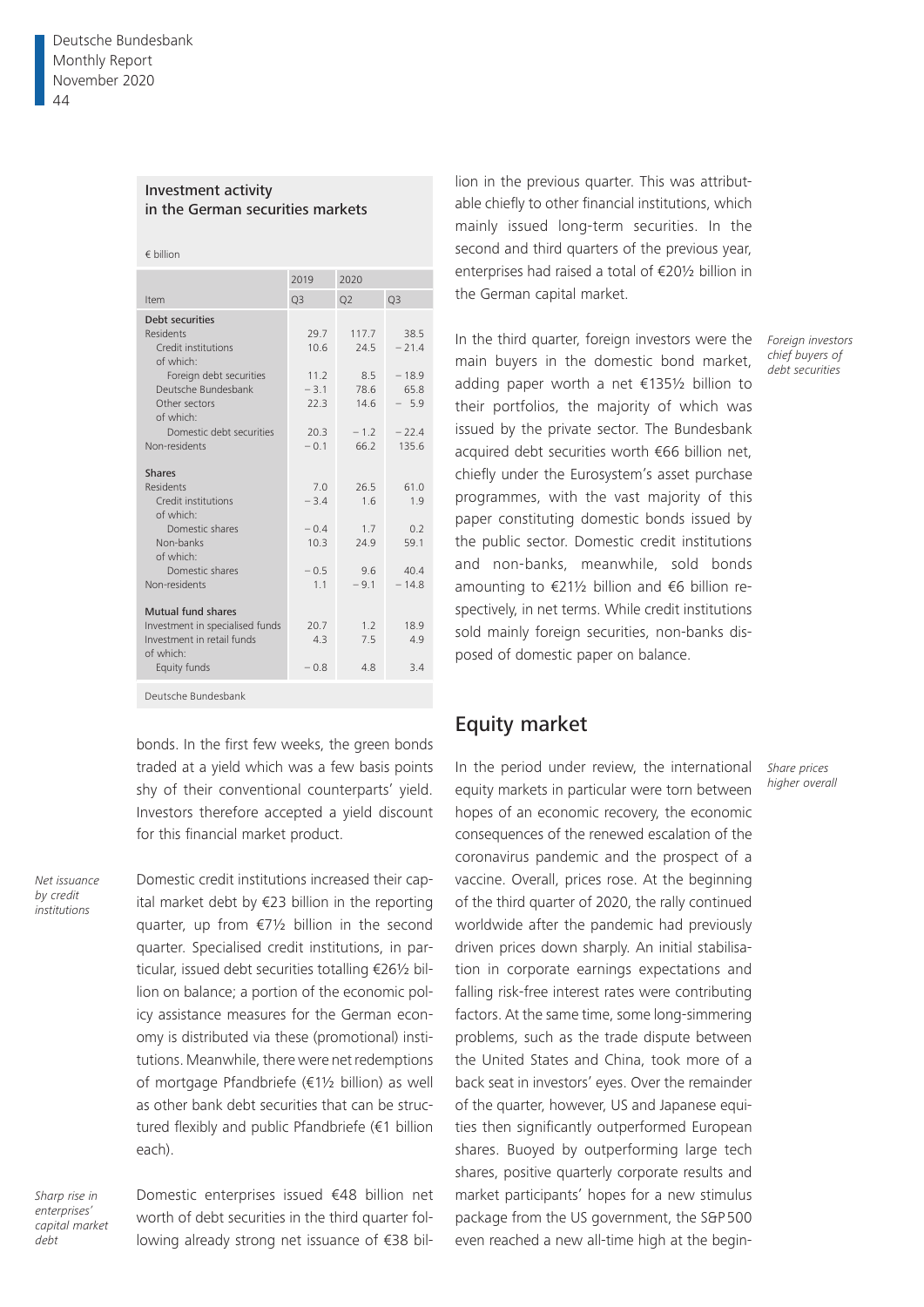ning of September. On the European equity markets, meanwhile, the focus increasingly lay on the renewed steep rise in new coronavirus infections, with new highs being reached in many European countries. In an environment characterised by growing economic doubts, investors increasingly shifted funds from equities into less risky assets (safe haven flows). Towards the end of the reporting period, however, reports that a vaccination could soon be available lifted prices again; in addition, risk aversion also came down somewhat following the US presidential election. On balance, European and German equities, as measured by the EURO STOXX and CDAX, have recorded gains since the beginning of the third quarter (EURO STOXX: 7.8%, CDAX: 4.6%). The UK's FTSE All-Share index rose by 4.7% despite the uncertainty surrounding Brexit. US and Japanese equities proved comparatively robust to rising infection rates and put in a very strong performance all in all. Overall, the US S&P 500 gained 14.1% as compared to its level at the end of June, while Japan's Nikkei 225 climbed 14.5%.

*Bank shares with volatile performance*

Bank shares on both sides of the Atlantic put in a more volatile performance than their respective overall markets, but also recorded net gains (United States: 13.1%, euro area: 7.1%). Several US and European banks reporting favourable quarterly results as well as fresh speculation about mergers in the European banking sector were positive factors. Prices received a further strong boost from recently growing hope of a coronavirus vaccination. Prior to this, bank shares had temporarily come under considerable pressure. A key factor driving prices down is likely to have been relatively pessimistic earnings expectations, which were comparatively weak, especially in the medium term, and have declined further since the end of June. Important reasons for this were, first, concerns on the part of market participants about rising credit defaults, which would require banks to make greater provision for risk and would weigh on profits. Second, in the euro area, the interest rate curve, which market participants believe

#### Equity market

Daily data, beginning of 2018 = 100, log scale



will remain flat, put pressure on the expected proceeds from maturity transformation.

On both sides of the Atlantic, market participants' uncertainty about further price developments – as measured by the implied volatilities of equity indices calculated from options  $$ moved mostly sideways at a historically elevated level in the third quarter. With concern about the further course of the pandemic then growing, it rose markedly in October. At last count, it was above its respective five-year averages, but still well below the record figures seen in the spring. Despite the heightened uncertainty, the equity risk premia demanded by market participants, which can be calculated using a dividend discount model, changed only slightly in the reporting period for both the United States and Europe. In the euro area, the model found that weaker medium and longterm earnings expectations, in particular, weighed on prices. Although declining risk-free interest rates, which boost the present value of

*Uncertainty higher, but equity risk premia little changed*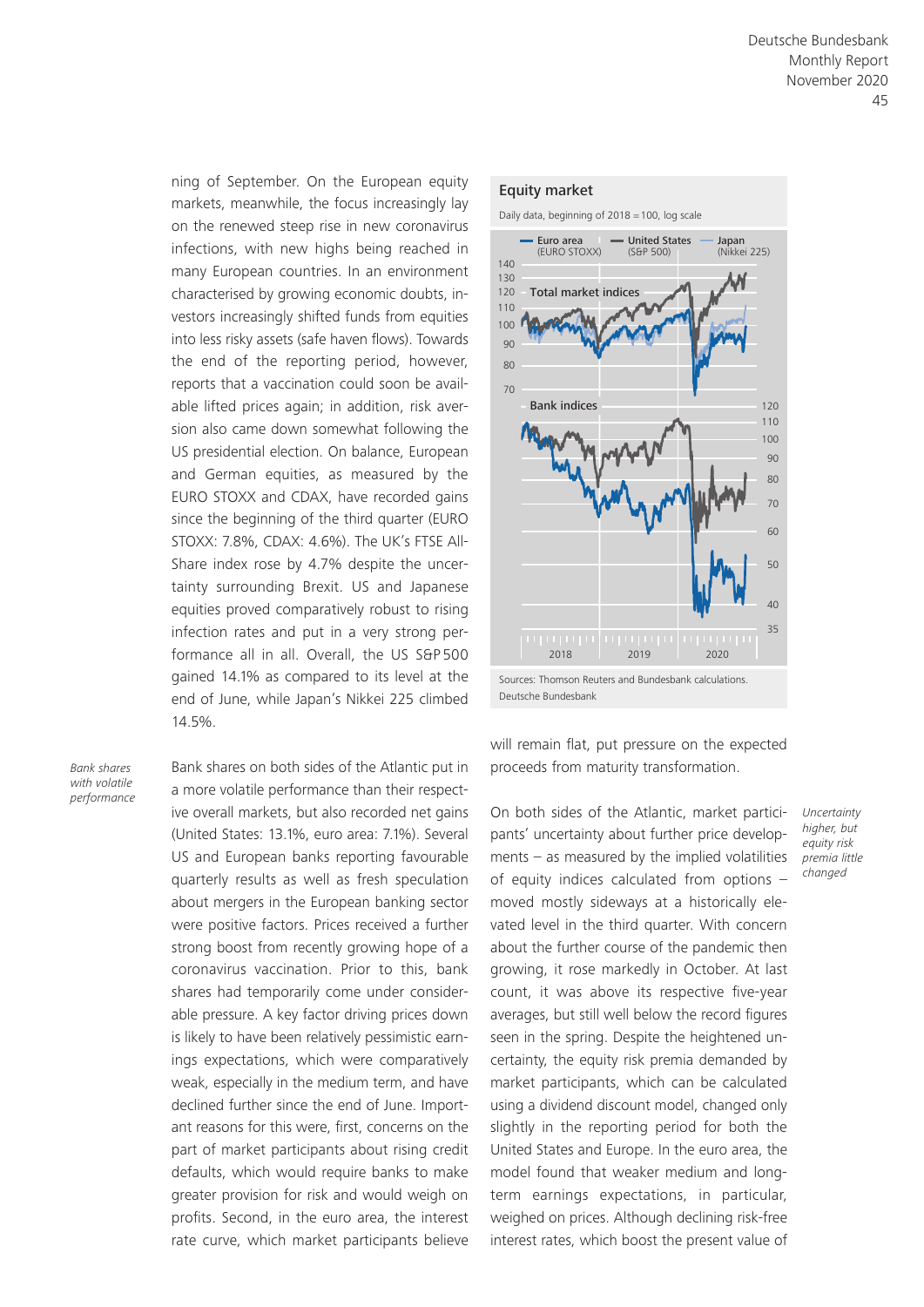#### Major items of the balance of payments

€ billion

|                                                                                                                                                                                                                                                                                                                                                                                                                                                                                                                                                                                                                                                                                                                                                                                                                                                         | 2019r                                                                                                                                                                                                                                                   | 2020                                                                                                                                                                                                                                                       |                                                                                                                                                                                                                                                                                                             |
|---------------------------------------------------------------------------------------------------------------------------------------------------------------------------------------------------------------------------------------------------------------------------------------------------------------------------------------------------------------------------------------------------------------------------------------------------------------------------------------------------------------------------------------------------------------------------------------------------------------------------------------------------------------------------------------------------------------------------------------------------------------------------------------------------------------------------------------------------------|---------------------------------------------------------------------------------------------------------------------------------------------------------------------------------------------------------------------------------------------------------|------------------------------------------------------------------------------------------------------------------------------------------------------------------------------------------------------------------------------------------------------------|-------------------------------------------------------------------------------------------------------------------------------------------------------------------------------------------------------------------------------------------------------------------------------------------------------------|
| Item                                                                                                                                                                                                                                                                                                                                                                                                                                                                                                                                                                                                                                                                                                                                                                                                                                                    | Q <sub>3</sub>                                                                                                                                                                                                                                          | O <sub>2</sub>                                                                                                                                                                                                                                             | Q3P                                                                                                                                                                                                                                                                                                         |
| L.<br>Current account<br>1. Goods1<br>2. Services <sub>2</sub><br>3. Primary income<br>4. Secondary income                                                                                                                                                                                                                                                                                                                                                                                                                                                                                                                                                                                                                                                                                                                                              | $+58.9$<br>$+59.8$<br>$-13.0$<br>$+24.5$<br>$-12.3$                                                                                                                                                                                                     | $+36.1$<br>$+28.4$<br>$+3.5$<br>$+13.3$<br>9.1                                                                                                                                                                                                             | 64.0<br>$\ddot{}$<br>57.7<br>$\ddot{}$<br>6.5<br>22.9<br>$^{+}$<br>10.1<br>$\overline{\phantom{0}}$                                                                                                                                                                                                         |
| II. Capital account                                                                                                                                                                                                                                                                                                                                                                                                                                                                                                                                                                                                                                                                                                                                                                                                                                     | $+ 0.2$                                                                                                                                                                                                                                                 | $+ 0.5$                                                                                                                                                                                                                                                    | 1.2                                                                                                                                                                                                                                                                                                         |
| III. Financial account<br>$(increase: +)$<br>1. Direct investment<br>Domestic investment<br>abroad<br>Foreign investment in the<br>reporting country<br>2. Portfolio investment<br>Domestic investment in<br>foreign securities<br>Shares <sup>3</sup><br>Investment fund shares <sup>4</sup><br>of which:<br>Money market fund<br>shares<br>Short-term debt<br>securities <sup>5</sup><br>Long-term debt<br>securities <sup>6</sup><br>of which:<br>Denominated in euro7<br>Foreign investment in<br>domestic securities<br>Shares <sup>3</sup><br>Investment fund shares<br>Short-term debt<br>securities <sup>5</sup><br>Long-term debt<br>securities <sup>6</sup><br>of which:<br>Issued by the public<br>sector <sup>8</sup><br>3. Financial derivatives <sup>9</sup><br>4. Other investment10<br>Monetary financial<br>institutions <sup>11</sup> | $+79.6$<br>$-11.7$<br>$+12.2$<br>$+23.8$<br>$+21.9$<br>$+21.7$<br>$-0.3$<br>$+10.7$<br>0.4<br>2.8<br>$+14.1$<br>8.0<br>$+$<br>0.2<br>1.2<br>$^{+}$<br>1.3<br>8.0<br>$^{+}$<br>8.1<br>7.5<br>$\overline{\phantom{0}}$<br>3.0<br>$+$<br>$+16.7$<br>$+9.3$ | $+45.4$<br>3.8<br>$+$<br>5.3<br>$+$<br>1.5<br>$^{+}$<br>1.9<br>$^{+}$<br>$+59.2$<br>$+19.0$<br>$+14.4$<br>$+ 0.9$<br>2.8<br>$+$<br>$+23.0$<br>$+18.0$<br>$+57.3$<br>9.1<br>$-$<br>$+ 0.2$<br>$+31.9$<br>$+34.2$<br>$+21.1$<br>$+31.3$<br>$+8.2$<br>$-45.2$ | 60.4<br>$+$<br>13.0<br>15.1<br>$\ddot{}$<br>28.1<br>$\ddot{}$<br>92.6<br>$\overline{\phantom{0}}$<br>44.4<br>$+$<br>$+ 19.0$<br>27.3<br>$+$<br>11.7<br>$+$<br>1.2<br>0.6<br>18.2<br>$+137.0$<br>0.6<br>$^{+}$<br>0.8<br>$+$<br>49.7<br>$+$<br>85.9<br>$+$<br>18.4<br>$+$<br>26.5<br>$+$<br>$+140.7$<br>13.9 |
| Enterprises and<br>households <sup>12</sup><br>General government<br>Bundesbank<br>5. Reserve assets<br>IV. Errors and omissions <sup>13</sup>                                                                                                                                                                                                                                                                                                                                                                                                                                                                                                                                                                                                                                                                                                          | $+11.6$<br>1.0<br>$+$<br>5.1<br>0.3<br>$-29.5$                                                                                                                                                                                                          | $-5.3$<br>$-0.3$<br>$+59.1$<br>$+ 0.2$<br>$+8.8$                                                                                                                                                                                                           | 55.3<br>$+$<br>12.0<br>$+$<br>87.4<br>$+$<br>1.3<br>$\overline{\phantom{0}}$<br>2.4<br>$\overline{\phantom{0}}$                                                                                                                                                                                             |
|                                                                                                                                                                                                                                                                                                                                                                                                                                                                                                                                                                                                                                                                                                                                                                                                                                                         |                                                                                                                                                                                                                                                         |                                                                                                                                                                                                                                                            |                                                                                                                                                                                                                                                                                                             |

1 Excluding freight and insurance costs of foreign trade. 2 Including freight and insurance costs of foreign trade. 3 Including participation certificates. 4 Including reinvested earnings. 5 Shortterm: original maturity of up to one year. 6 Long-term: original maturity of more than one year or unlimited. 7 Including outstanding foreign D-Mark bonds. 8 Including bonds issued by the former Federal Railways, the former Federal Post Office and the former Treuhand agency. 9 Balance of transactions arising from options and financial futures contracts as well as employee stock options. 10 Includes in particular financial and trade credits as well as currency and deposits. 11 Excluding the Bundesbank. 12 Includes the following sectors: financial corporations (excluding monetary financial institutions) as well as non-financial corporations, households and non-profit institutions serving households. 13 Statistical errors and omissions resulting from the difference between the balance on the financial account and the balances on the current account and the capital account.

Deutsche Bundesbank

future dividends, had a supporting effect on prices, they were not ultimately visibly reflected in listings. By contrast, the S&P500 was buoyed mainly by more favourable earnings expectations, which more than compensated for the depressing effect on prices of recently increased risk-free US interest rates. Both the implied cost of equity and earnings yields were recently close to historical lows on both sides of the Atlantic, thus signalling a comparatively high stock market valuation.

Domestic enterprises issued new equity totalling €25½ billion in the third quarter of 2020. This was mainly attributable to a capital increase by a public limited company in September. The volume of foreign equities circulating in the German market rose by €20½ billion. Domestic non-banks, which also include investment funds and insurance companies, for example, were the main net buyers of equities (€59 billion). Domestic credit institutions purchased equities for €2 billion in net terms, while foreign investors scaled back their equity holdings in Germany by €15 billion net.

# Mutual funds

During the quarter under review, domestic investment companies recorded inflows of €24 billion, after raising funds totalling €8½ billion in the previous three-month period. The fresh funds mainly accrued to specialised funds reserved for institutional investors (€19 billion). Looking at the various asset classes, bondbased funds in particular attracted large inflows (€12½ billion). Open-end real estate funds and equity funds were also able to place new shares in the market (€4½ billion and €2½ billion, respectively). Foreign funds distributed in the German market attracted new funds of €27½ billion net in the third quarter of 2020. Domestic non-banks were the main buyers, adding mutual fund shares worth €50½ billion to their portfolios. Foreign investors purchased German mutual fund shares worth a net €1 billion, while domestic credit institutions scaled back

*Sales and* 

*Equity issuance and acquisition*

*purchases of mutual fund shares*